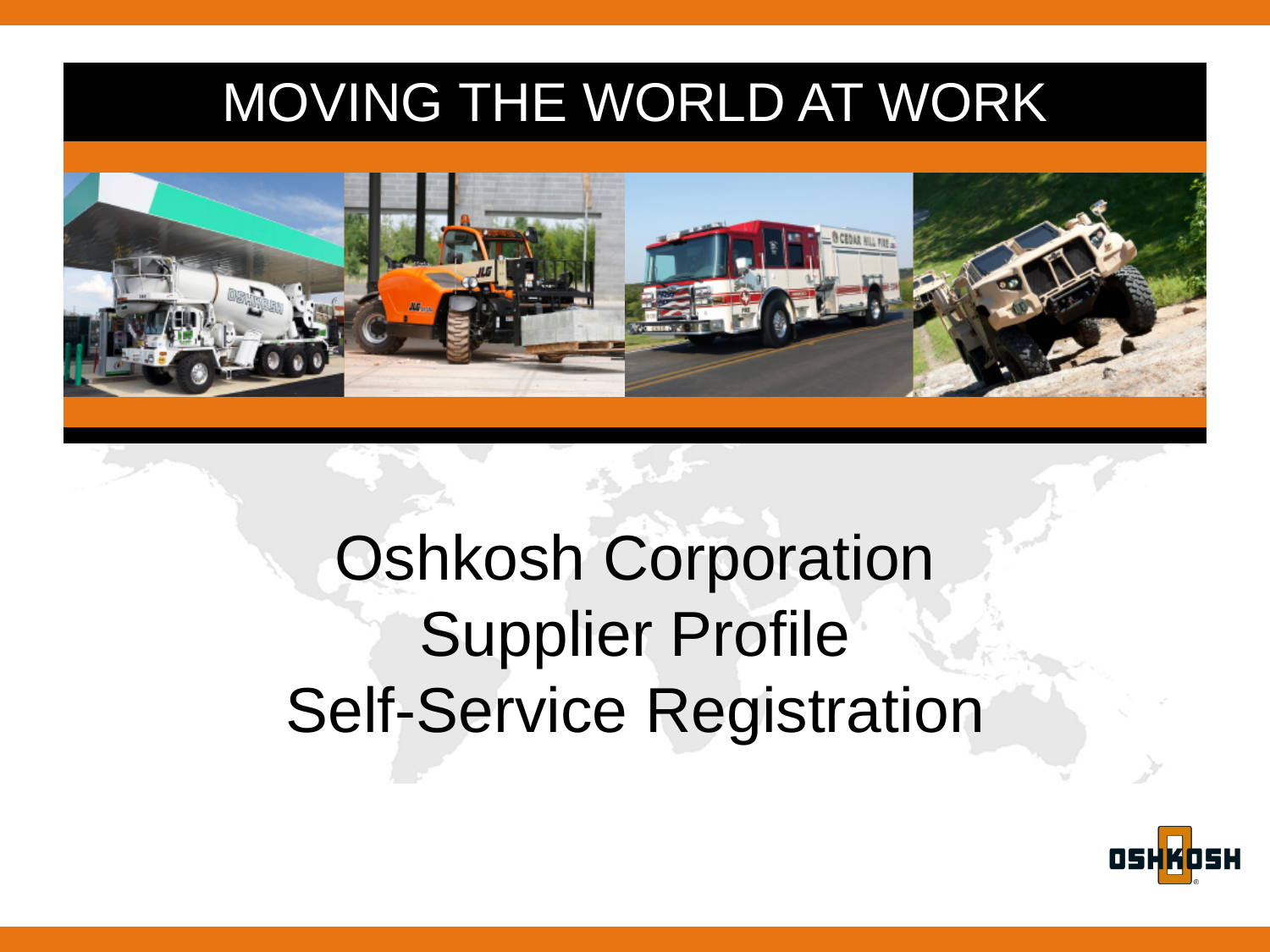*System allows external suppliers to submit a supplier registration request to Oshkosh Procurement. Once the request is submitted, Oshkosh Procurement will review the supplier information and approve the request.*

- Below is the set of instructions that each vendor will need to follow in order to successfully submit a self-registration request. Please note that all fields marked with an **\*** are required.
	- 1. Go to URL:
	- 2. https://efty.prc[sp.us6.oraclecloud.com/supplierPortal/faces/PrcPosRegisterSupplier?prcBuId=300000001316112](https://efty.prc-sp.us6.oraclecloud.com/supplierPortal/faces/PrcPosRegisterSupplier?prcBuId=300000001316112)
	- 3. Company Detail
	- 4. Enter Supplier Contact Information
	- 5. Create Supplier Addresses
	- 6. Select Business Classifications
	- 7. Select Product/Service
	- 8. Review all information
	- 9. Click Register

\*Note: Use the "Next" and "Back" buttons in the top right of the web page to navigate between each step. Once the vendor clicks "Register" a registration request will be sent to Oshkosh Procurement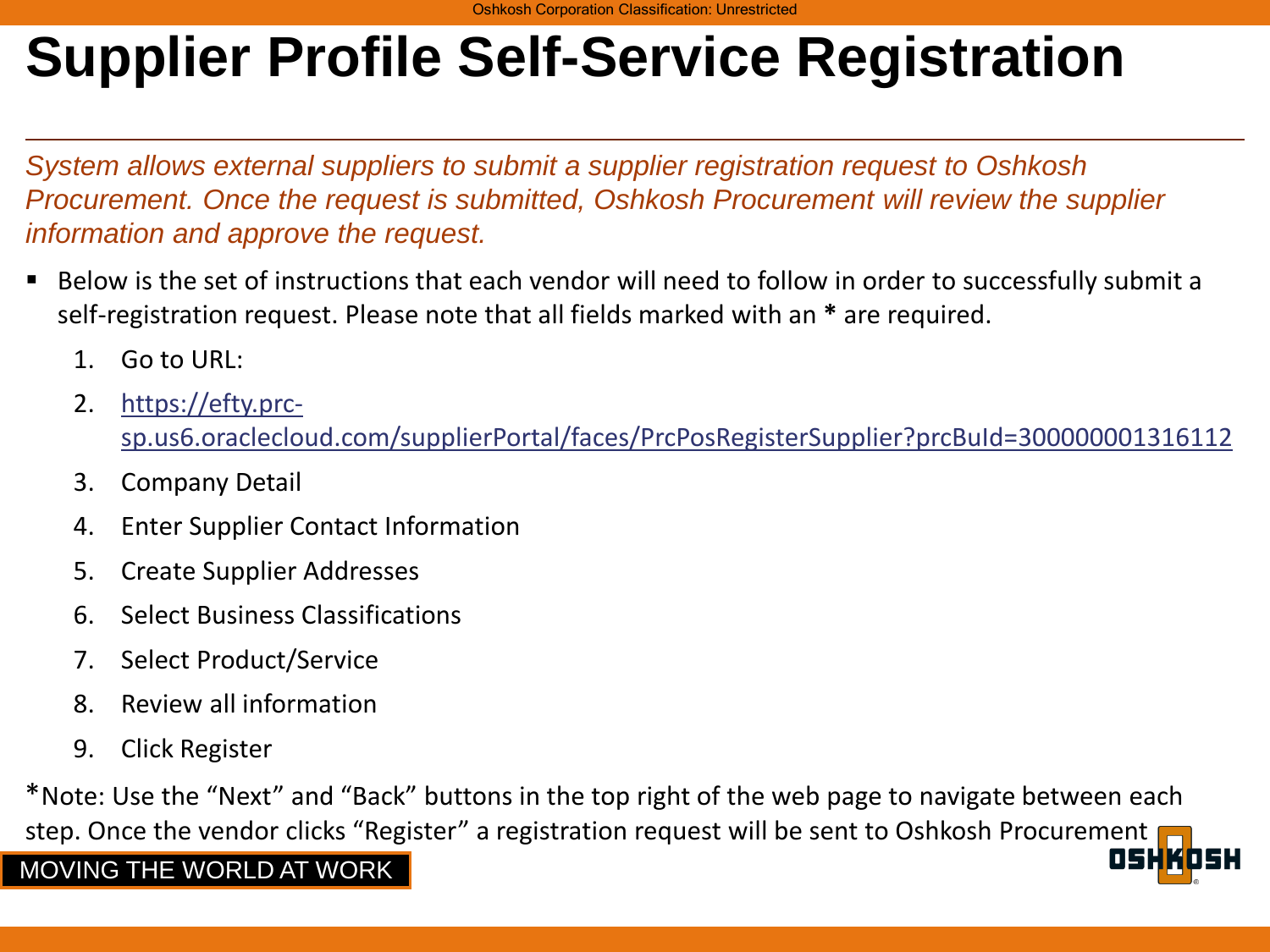#### Enter Company Details

|                                                                                                                  | <b>Company Details</b>         | Contacts                 | Addresses | <b>Business</b><br>Classifications | <b>Products and Services</b> | Questionnaire                  | Review |                      |             |                |          |        |
|------------------------------------------------------------------------------------------------------------------|--------------------------------|--------------------------|-----------|------------------------------------|------------------------------|--------------------------------|--------|----------------------|-------------|----------------|----------|--------|
| <b>Register Supplier: Company Details</b>                                                                        |                                |                          |           |                                    |                              |                                |        | Back                 | <b>Next</b> | Save for Later | Register | Cancel |
| Enter a value for at least one of these fields: D-U-N-S Number, Taxpayer ID, or Tax Registration Number.         |                                |                          |           |                                    |                              |                                |        |                      |             |                |          |        |
| Ð                                                                                                                | * Company ABC Supplier         |                          |           |                                    |                              | 5 D-U-N-S Number 876894873     |        |                      |             |                |          |        |
| <sup>2</sup> * Tax Organization Type Corporation                                                                 |                                | $\overline{\phantom{a}}$ |           |                                    |                              | <b>Tax Country</b>             |        | $\blacktriangledown$ |             |                |          |        |
| 3 Supplier Type                                                                                                  |                                | $\vert$ ,                |           |                                    |                              | <b>Taxpayer ID</b>             |        |                      |             |                |          |        |
| <b>Corporate Web Site</b>                                                                                        |                                |                          |           |                                    |                              | <b>Tax Registration Number</b> |        |                      |             |                |          |        |
| Attachments None                                                                                                 |                                |                          |           |                                    |                              | <b>Note to Approver</b>        |        |                      |             |                |          |        |
|                                                                                                                  |                                |                          |           |                                    |                              |                                |        |                      |             |                |          |        |
| <b>Your Contact Information</b><br>Enter the contact information for communications regarding this registration. |                                |                          |           |                                    |                              |                                |        |                      |             |                |          |        |
| 6 * First Name John                                                                                              |                                |                          |           |                                    |                              |                                |        |                      |             |                |          |        |
| Last Name Smith                                                                                                  |                                |                          |           |                                    |                              |                                |        |                      |             |                |          |        |
|                                                                                                                  | 8 * E-Mail ABC@NOWHERE.COM     |                          |           |                                    |                              |                                |        |                      |             |                |          |        |
| $\bullet$                                                                                                        | Confirm E-Mail ABC@NOWHERE.COM |                          |           |                                    |                              |                                |        |                      |             |                |          |        |

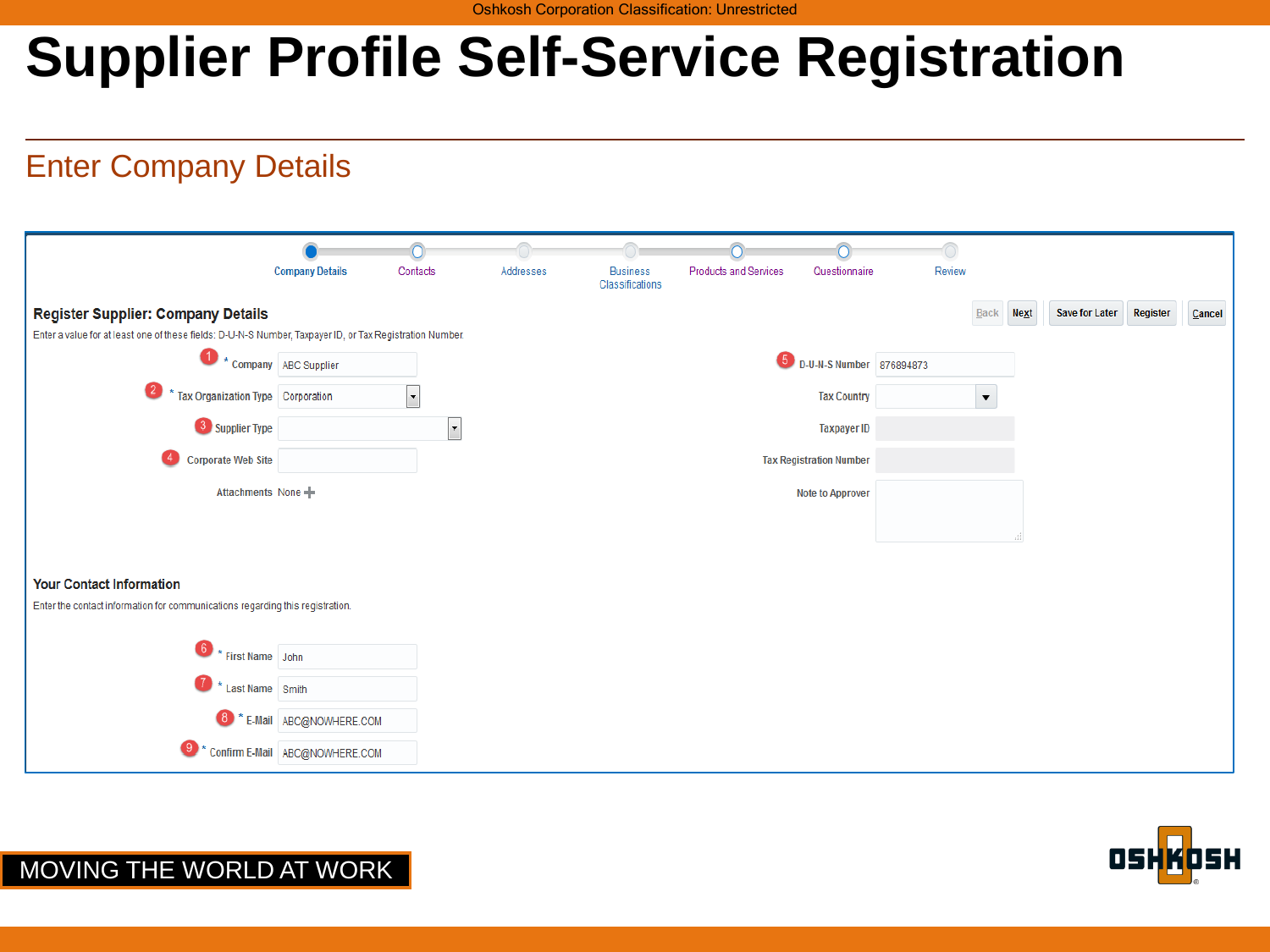#### Enter Supplier Contact Information

*Note: the contact information should default from the "Company Details" work area. If not, use the screenshots below to create a vendor contact*

|                                                                                                                                                         | $\circ$<br><b>Company Details</b>                                                                                                                                                                                                                                                                                                            | <b>Contacts</b>                                                                               | Addresses | <b>Business</b><br>Classifications                                                                                           | <b>Bank Accounts</b>  | Ō<br>Review                             |                                |                       |
|---------------------------------------------------------------------------------------------------------------------------------------------------------|----------------------------------------------------------------------------------------------------------------------------------------------------------------------------------------------------------------------------------------------------------------------------------------------------------------------------------------------|-----------------------------------------------------------------------------------------------|-----------|------------------------------------------------------------------------------------------------------------------------------|-----------------------|-----------------------------------------|--------------------------------|-----------------------|
| <b>Register Supplier: Contacts</b><br>Enter at least one contact.<br>Actions $\blacktriangledown$ View $\blacktriangledown$ Format $\blacktriangledown$ | Create Edit X Delete                                                                                                                                                                                                                                                                                                                         | <b>Elli</b> Freeze a Detach ← Wrap                                                            |           |                                                                                                                              |                       | <b>Back</b>                             | Next<br><b>Save for Later</b>  | Register<br>Cancel    |
| Name<br>No data to display.<br><b>Columns Hidden 7</b>                                                                                                  |                                                                                                                                                                                                                                                                                                                                              |                                                                                               |           | <b>Job Title</b>                                                                                                             | E-Mail                | <b>Administrative</b><br><b>Contact</b> | <b>Request User</b><br>Account | Edit<br><b>Delete</b> |
| MOVING THE WORLD AT WORK                                                                                                                                | <b>Create Contact</b><br>$\vert \cdot \vert$<br><b>Salutation</b><br><sup>*</sup> First Name<br><b>Middle Name</b><br>2 <sup>*</sup> Last Name<br><b>Job Title</b><br>Administrative contact<br>▲ User Account<br>Roles<br>Actions $\blacktriangledown$ View $\blacktriangledown$ Format $\blacktriangledown$<br>Role<br>No data to display. | <b>5</b> Request user account<br>6<br>Freeze <b>a</b> Detach<br>- x - 昆<br><b>Description</b> | ← Wrap    | Phone<br>$\overline{\mathbf{v}}$<br>$\overline{\mathbf{v}}$<br><b>Mobile</b><br>$\blacktriangledown$<br>Fax<br>$3 * E$ -Mail | <b>Create Another</b> | Ø<br>OK Cancel                          |                                | OSH<br>JSK            |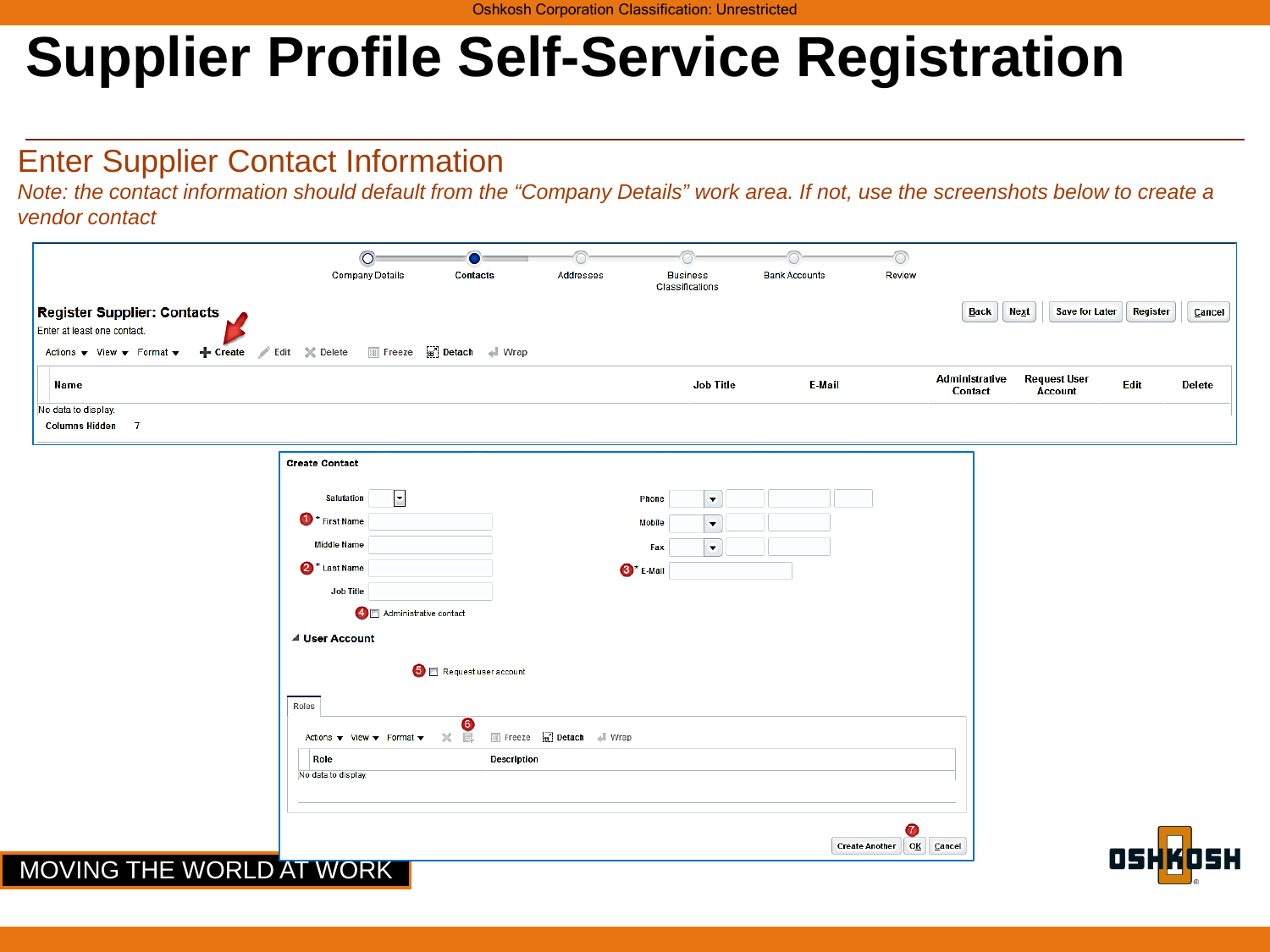#### Create Supplier Addresses



| 1<br>* Address Name                                                                                      |                                                                           |                                                       | 8 * Address @ Ordering<br><b>Purpose</b> |                            |                     |
|----------------------------------------------------------------------------------------------------------|---------------------------------------------------------------------------|-------------------------------------------------------|------------------------------------------|----------------------------|---------------------|
|                                                                                                          | 2 * Country   United States                                               | $\blacktriangledown$                                  |                                          | Remit to<br>RFQ or Bidding |                     |
| 3<br><b>Address Line 1</b>                                                                               |                                                                           |                                                       | Phone<br>$\vert$ 1                       | ▼                          |                     |
| <b>Address Line 2</b>                                                                                    |                                                                           |                                                       | Fax 1                                    | $\overline{\mathbf{v}}$    |                     |
| <b>O</b> City                                                                                            |                                                                           | ▼                                                     | E-Mail                                   |                            |                     |
| (5)<br><b>State</b>                                                                                      |                                                                           | $\blacktriangledown$                                  |                                          |                            |                     |
| <b>6</b> Postal Code                                                                                     |                                                                           | $\blacktriangledown$                                  |                                          |                            |                     |
| County                                                                                                   |                                                                           | ▼                                                     |                                          |                            |                     |
| ⊿ Address Contacts<br>Actions $\blacktriangledown$ View $\blacktriangledown$ Format $\blacktriangledown$ | Select the contacts that are associated with this address.<br>G<br>x<br>国 | $m^*$ Detach<br><b>III</b> Freeze<br><b>Job Title</b> | « Wrap<br>E-Mail                         | <b>Administrative</b>      | <b>User Account</b> |
|                                                                                                          |                                                                           |                                                       |                                          | <b>Contact</b>             |                     |
| Name<br>No data to display.                                                                              |                                                                           |                                                       |                                          |                            |                     |

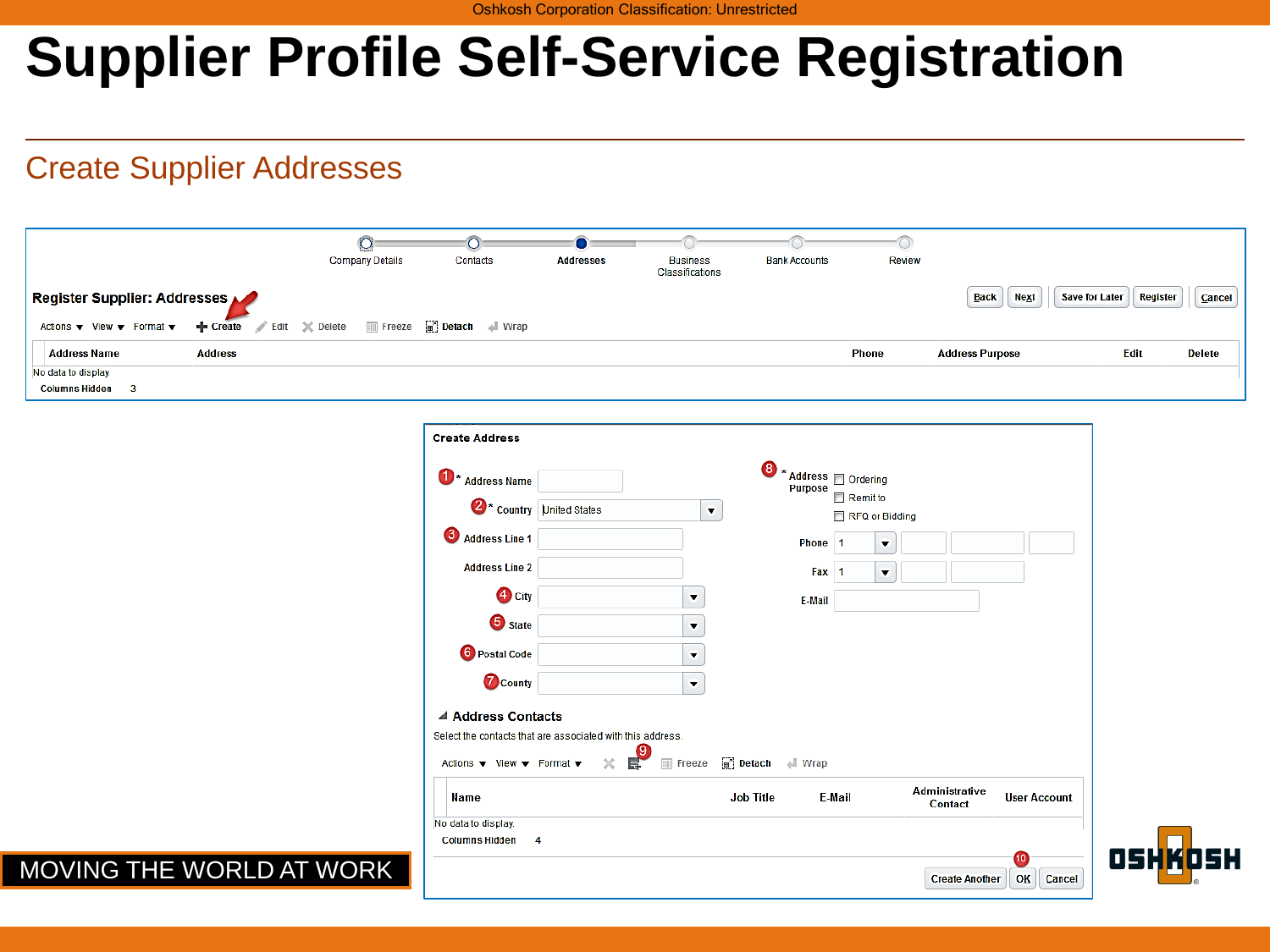#### Select Business Classifications

*Note: The Business Classifications within the list of values will be pre-defined by the setup enterprise.* 





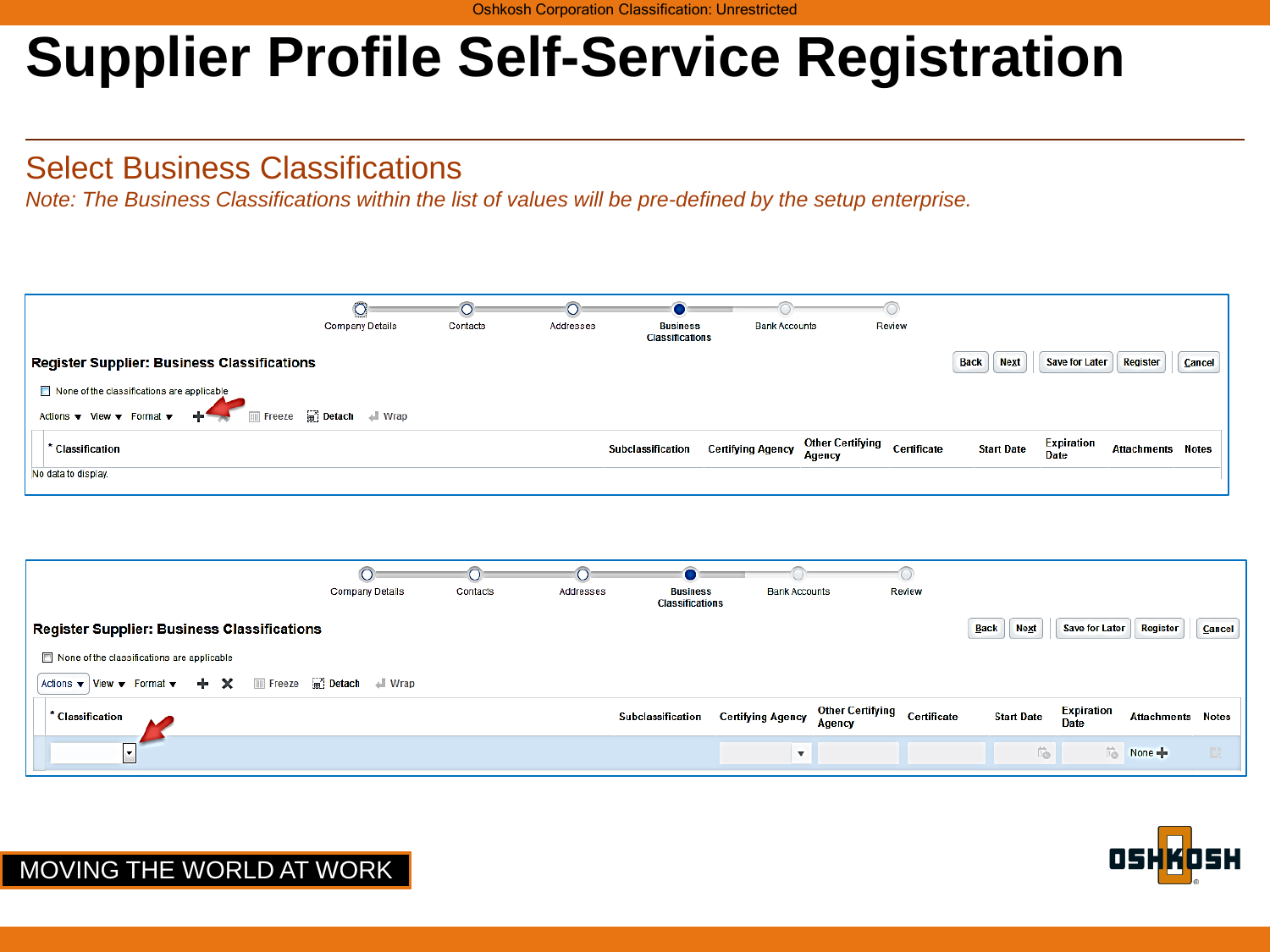#### Select Products

*Note: Please limit your product selection to two products. If more than two products are selected it will greatly impact the evaluation timeline.*

|                                                                                                       | <b>Company Details</b> | Contacts | Addresses | <b>Business</b><br>Classifications | <b>Products and</b><br><b>Services</b> | Questionnaire | Review             |           |                       |          |        |
|-------------------------------------------------------------------------------------------------------|------------------------|----------|-----------|------------------------------------|----------------------------------------|---------------|--------------------|-----------|-----------------------|----------|--------|
| <b>Register Supplier: Products and Services</b><br>Enter at least one products and services category. |                        |          |           |                                    |                                        |               |                    | Back Next | <b>Save for Later</b> | Register | Cancel |
| Actions ▼ View ▼ Format ▼ 司 Select and Add Selemove The Freeze Thetach I Wrap                         |                        |          |           |                                    |                                        |               |                    |           |                       |          |        |
| <b>Category Name</b>                                                                                  |                        |          |           |                                    |                                        |               | <b>Description</b> |           |                       |          | Remove |
| No data to display.                                                                                   |                        |          |           |                                    |                                        |               |                    |           |                       |          |        |
|                                                                                                       |                        |          |           |                                    |                                        |               |                    |           |                       |          |        |

|                           | <b>Select and Add: Products and Services</b> | $\times$              |
|---------------------------|----------------------------------------------|-----------------------|
| View $\blacktriangledown$ | Format $\blacktriangledown$<br><b>Freeze</b> |                       |
|                           | <b>Selec Category Name</b>                   | <b>Description</b>    |
|                           | Bearings                                     | <b>Bearings</b>       |
|                           | Chassis                                      | Chassis               |
| m                         | Composites/Plastics                          | Composites/PI         |
| $\Box$                    | Driveline                                    | <b>Driveline</b>      |
| $\overline{\phantom{a}}$  | Electrical                                   | Electrical            |
| $\Box$                    | Engine Cooling                               | <b>Engine Cooling</b> |
| $\Box$                    | Fasteners/Hardware                           | Fasteners/Hard        |
|                           | <b>Hydraulics</b>                            | Hydraulics            |
| $\blacksquare$            | Indirect & Production Consumables            | Indirect & Produ      |
| $\blacksquare$            | Interiors                                    | Interiors             |
| m                         | Logistics                                    | Logistics             |

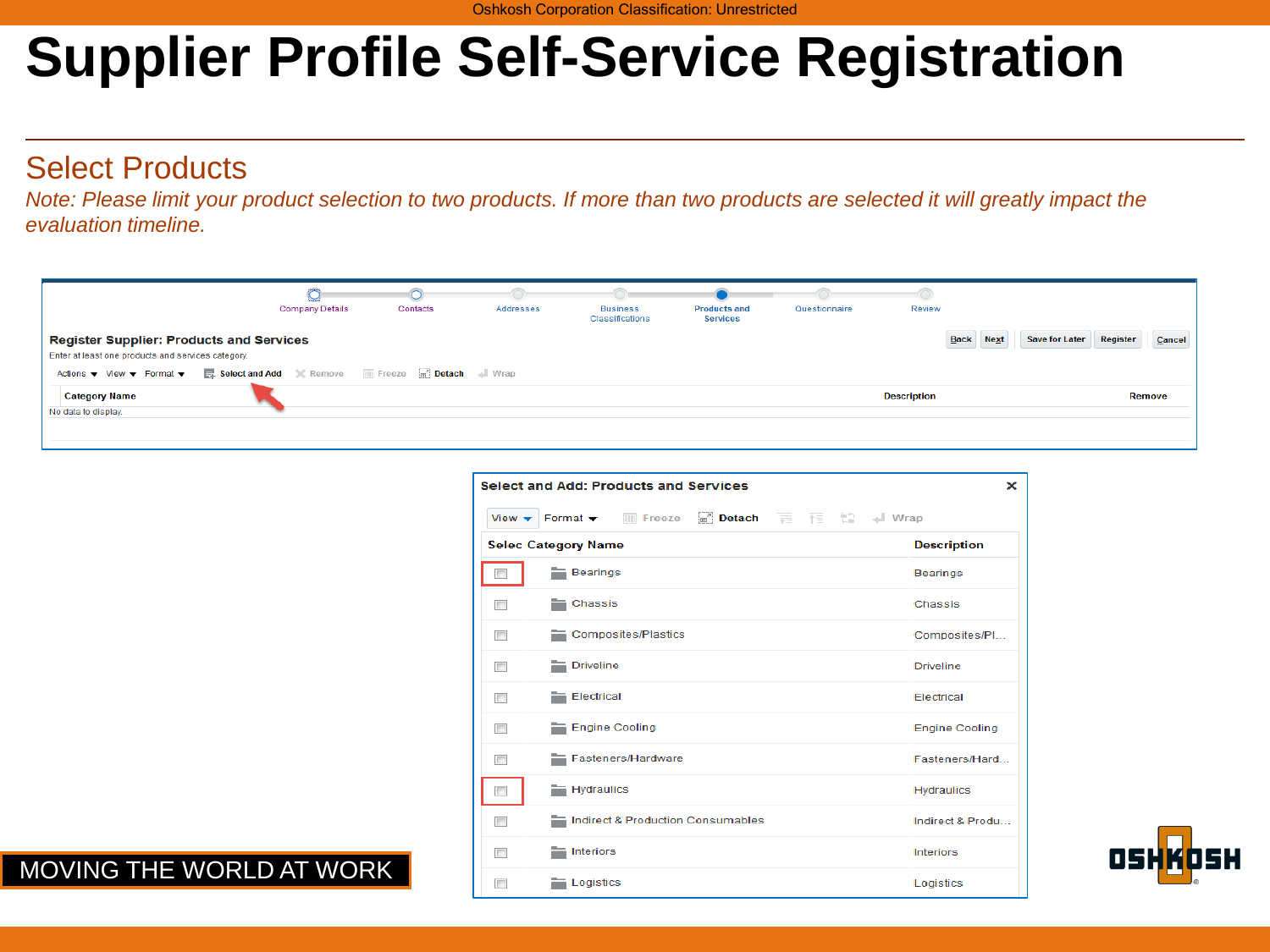#### Review Supplier Information and Register